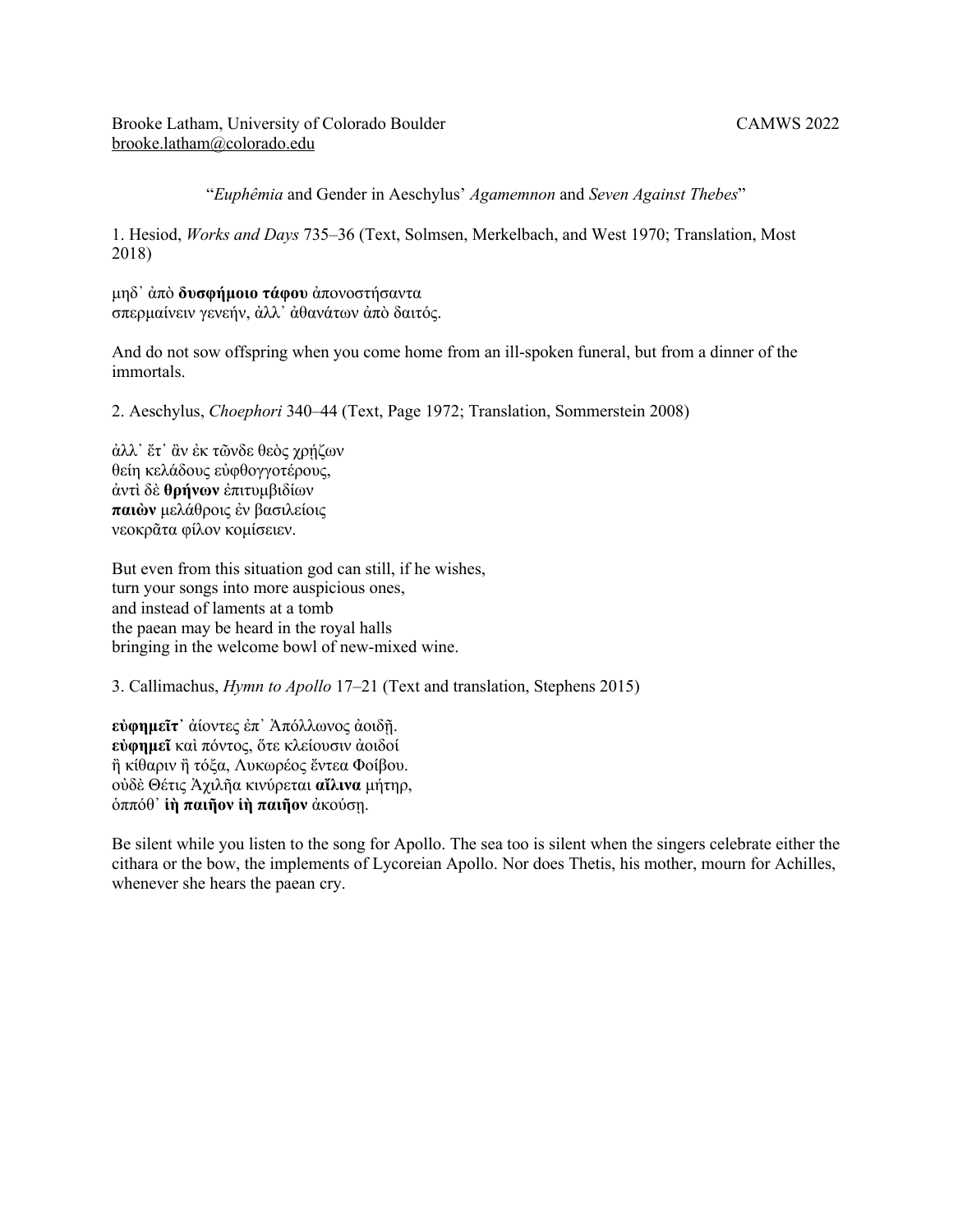## 4. Aeschylus, *Agamemnon* 1072–79

ΚΑΣΣΑΝΔΡΑ ὀτοτοτοτοῖ πόποι δᾶ· ὦπολλον ὦπολλον. ΧΟΡΟΣ τί ταῦτ᾿ ἀνωτότυξας ἀμφὶ Λοξίου; οὐ γὰρ τοιοῦτος ὥστε **θρηνητοῦ** τυχεῖν. ΚΑΣΣΑΝΔΡΑ ὀτοτοτοτοῖ πόποι δᾶ· ὦπολλον ὦπολλον. ΧΟΡΟΣ **ἥδ᾿ αὖτε δυσφημοῦσα τὸν θεὸν καλεῖ,** οὐδὲν προσήκοντ᾿ ἐν **γόοις** παραστατεῖν

Cassandra Ototototoi, popoi, dah! Apollo! Apollo! Chorus Why are you wailing like that about Loxias? He is not the sort to come in contact with one who laments. Cassandra Ototototoi, popoi, dah! Apollo! Apollo! Chorus Here she is again, making an ill-omened invocation of a god for whom it is in no way appropriate to be present amid cries of grief.

5. Aeschylus, *Seven Against Thebes* 219–23:

## ΧΟΡΟΣ

μήποτ᾿ ἐμὸν κατ᾿ αἰῶνα λίποι θεῶν ἅδε πανάγυρις, μήδ᾿ ἐπίδοιμι τάνδ᾿ ἀστυδρομουμέναν πόλιν καὶ στρατὸν δαπτόμενον πυρὶ δαΐῳ. ΕΤΕΟΚΛΗΣ **μή μοι θεοὺς καλοῦσα βουλεύου κακῶς**·

Chorus Never while I live may this assembled company of gods desert us, nor may I behold this city stormed through by the enemy, and its people devoured by their fire. Eteocles Please don't call on the gods while behaving imprudently.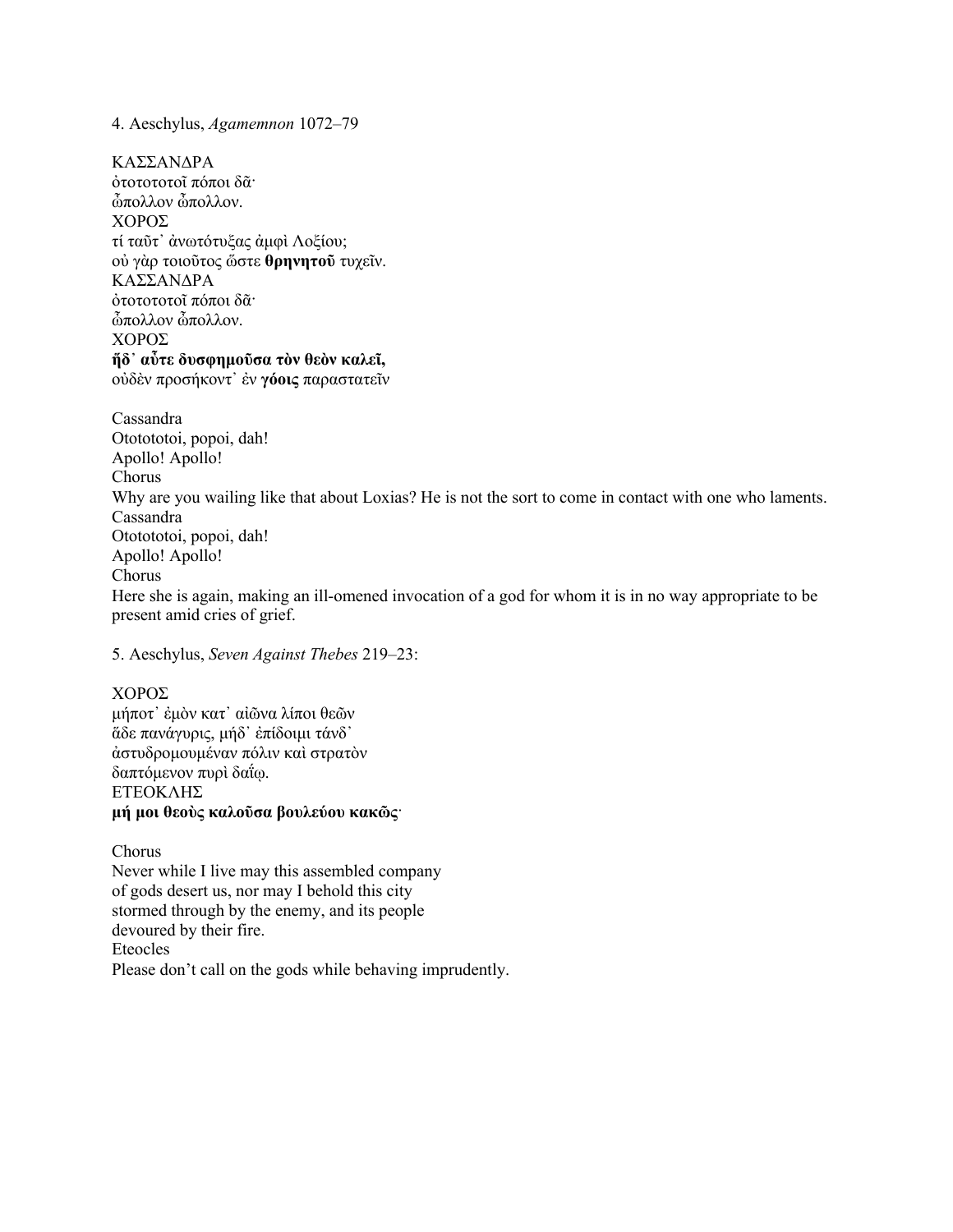6. Aeschylus, *Seven Against Thebes* 256-258:

ΕΤΕΟΚΛΗΣ ὦ Ζεῦ, γυναικῶν οἷον ὤπασας γένος. ΧΟΡΟΣ μοχθηρόν, ὥσπερ ἄνδρες ὧν ἁλῷ πόλις. ΕΤΕΟΚΛΗΣ **παλινστομεῖς** αὖ θιγγάνουσ᾿ ἀγαλμάτων;

Eteocles Zeus, what a race you've given us for company, these women! Chorus A wretched one—just like men when their city is captured. Eteocles Saying ill-omened words again, are you, while touching the images?

7. Aeschylus, *Agamemnon* 1246–48

ΚΑΣΣΑΝΔΡΑ Ἁγαμέμνονός σέ φημ᾿ ἐπόψεσθαι μόρον. ΧΟΡΟΣ **εὔφημον**, ὦ τάλαινα, κοίμησον στόμα. ΚΑΣΣΑΝΔΡΑ ἀλλ᾿ οὔτι **παιὼν** τῷδ᾿ ἐπιστατεῖ λόγῳ.

Cassandra I say that you are about to gaze upon the death of Agamemnon. Chorus Speak only of good things, poor girl; put your tongue to sleep. Cassandra But there is no divine Healer in attendance on these words.

## 8. Aeschylus, *Seven Against Thebes* 264-70:

τοῦτ᾿ ἀντ᾿ ἐκείνων τοὔπος αἱροῦμαι σέθεν. καὶ πρός γε τούτοις ἐκτὸς οὖσ᾿ ἀγαλμάτων εὔχου τὰ κρείσσω, ξυμμάχους εἶναι θεούς· κἀμῶν ἀκούσασ᾿ εὐγμάτων, ἔπειτα σὺ ὀλολυγμὸν ἱερὸν εὐμενῆ **παιώνισον**, Ἑλληνικὸν νόμισμα θυστάδος βοῆς, θάρσος φίλοις, λύουσα πολέμιον φόβον.

I accept this word of yours, in preference to your earlier words. Now, in addition to that, get away from the images and utter a better prayer—that the gods should fight alongside us. Listen to my prayer, and then utter the sacred, auspicious ululation of triumph, the customary Hellenic cry at sacrifices, to give confidence to our friends and dispel their fear of the foe.